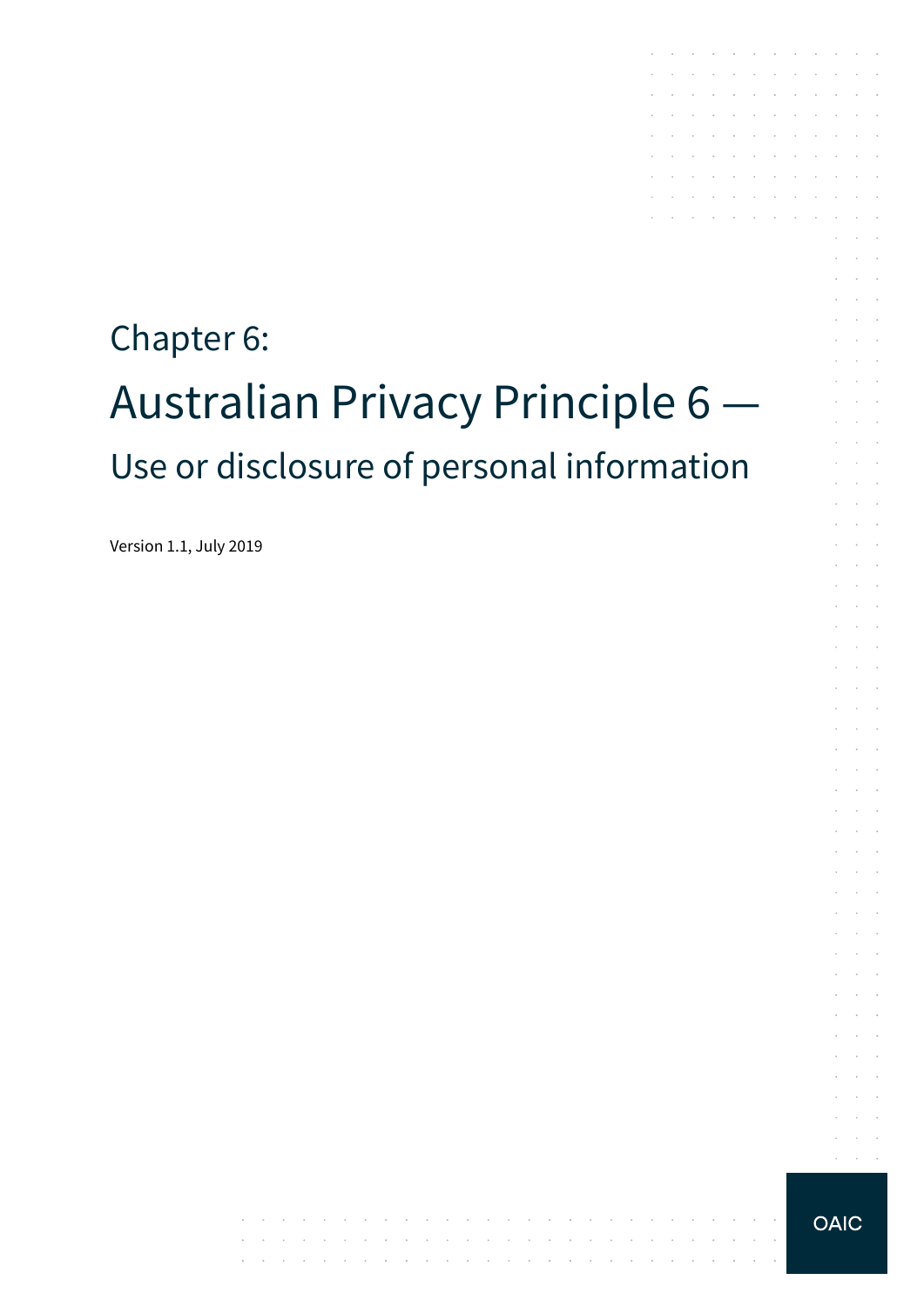### **Contents**

| <b>Key points</b>                                                                                                                        | 3  |
|------------------------------------------------------------------------------------------------------------------------------------------|----|
| What does APP 6 say?                                                                                                                     | 3  |
| 'Holds', 'use', 'disclose' and 'purpose'                                                                                                 | 4  |
| 'Holds'                                                                                                                                  | 4  |
| 'Use'                                                                                                                                    | 4  |
| 'Disclose'                                                                                                                               | 5  |
| 'Purpose' of collection                                                                                                                  | 6  |
| Using or disclosing personal information for a secondary purpose                                                                         | 6  |
| Using or disclosing personal information with the individual's consent                                                                   | 6  |
| Using or disclosing personal information where reasonably expected by the individual and related<br>to the primary purpose of collection | 7  |
| Using or disclosing personal information as required or authorised by law                                                                | 9  |
| Using or disclosing personal information where a permitted general situation exists                                                      | 10 |
| Using or disclosing personal information where a permitted health situation exists                                                       | 12 |
| Using or disclosing personal information for an enforcement related activity                                                             | 14 |
| Disclosing biometric information to an enforcement body                                                                                  | 15 |
| De-identifying certain health information before disclosure                                                                              | 16 |
| <b>Related bodies corporate</b>                                                                                                          | 16 |
| Disclosing personal information to a related body corporate                                                                              | 16 |
| Using or disclosing personal information collected from a related body corporate                                                         | 17 |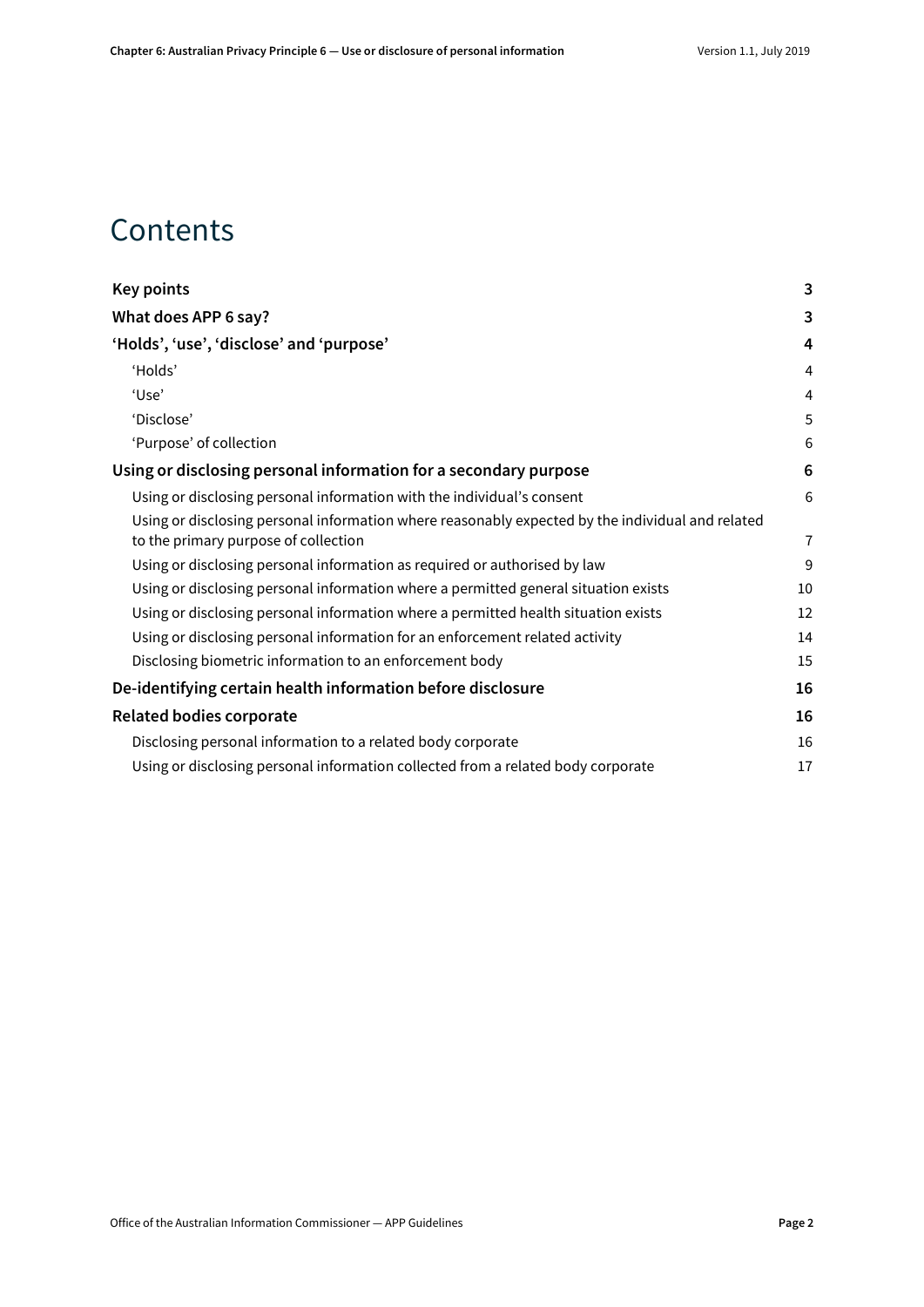## <span id="page-2-0"></span>**Key points**

- APP 6 outlines when an APP entity may use or disclose personal information.
- An APP entity can only use or disclose personal information for a purpose for which it was collected (known as the 'primary purpose'), or for a secondary purpose if an exception applies.
- The exceptions include where:
	- o the individual has consented to a secondary use or disclosure
	- $\circ$  the individual would reasonably expect the APP entity to use or disclose their personal information for the secondary purpose, and that purpose is related to the primary purpose of collection, or, in the case of sensitive information, directly related to the primary purpose
	- $\circ$  the secondary use or disclosure is required or authorised by or under an Australian law or a court/tribunal order
	- $\circ$  a permitted general situation exists in relation to the secondary use or disclosure
	- $\circ$  the APP entity is an organisation and a permitted health situation exists in relation to the secondary use or disclosure
	- $\circ$  the APP entity reasonably believes that the secondary use or disclosure is reasonably necessary for one or more enforcement related activities conducted by, or on behalf of, an enforcement body, or
	- $\circ$  the APP entity is an agency (other than an enforcement body) and discloses biometric information or biometric templates to an enforcement body, and the disclosure is conducted in accordance with guidelines made by the Information Commissioner for the purposes of APP 6.3

## <span id="page-2-1"></span>**What does APP 6 say?**

- 6.1 APP 6 outlines when an APP entity may use or disclose personal information. The intent is that an entity will generally use and disclose an individual's personal information only in ways the individual would expect or where one of the exceptions applies.
- <span id="page-2-2"></span>6.2 An APP entity that holds personal information about an individual can only use or disclose the information for a particular purpose for which it was collected (known as the 'primary purpose' of collection), unless an exception applies. Where an exception applies the entity may use or disclose personal information for another purpose (known as the 'secondary purpose'). Exceptions include:
	- the individual consented to a secondary use or disclosure (APP  $6.1(a)$ )
	- the individual would reasonably expect the secondary use or disclosure, and that is related to the primary purpose of collection or, in the case of sensitive information, directly related to the primary purpose (APP 6.2(a))
	- the secondary use or disclosure of the personal information is required or authorised by or under an Australian law or a court/tribunal order (APP 6.2(b))
	- a permitted general situation exists in relation to the secondary use or disclosure of the personal information by the APP entity (APP 6.2(c))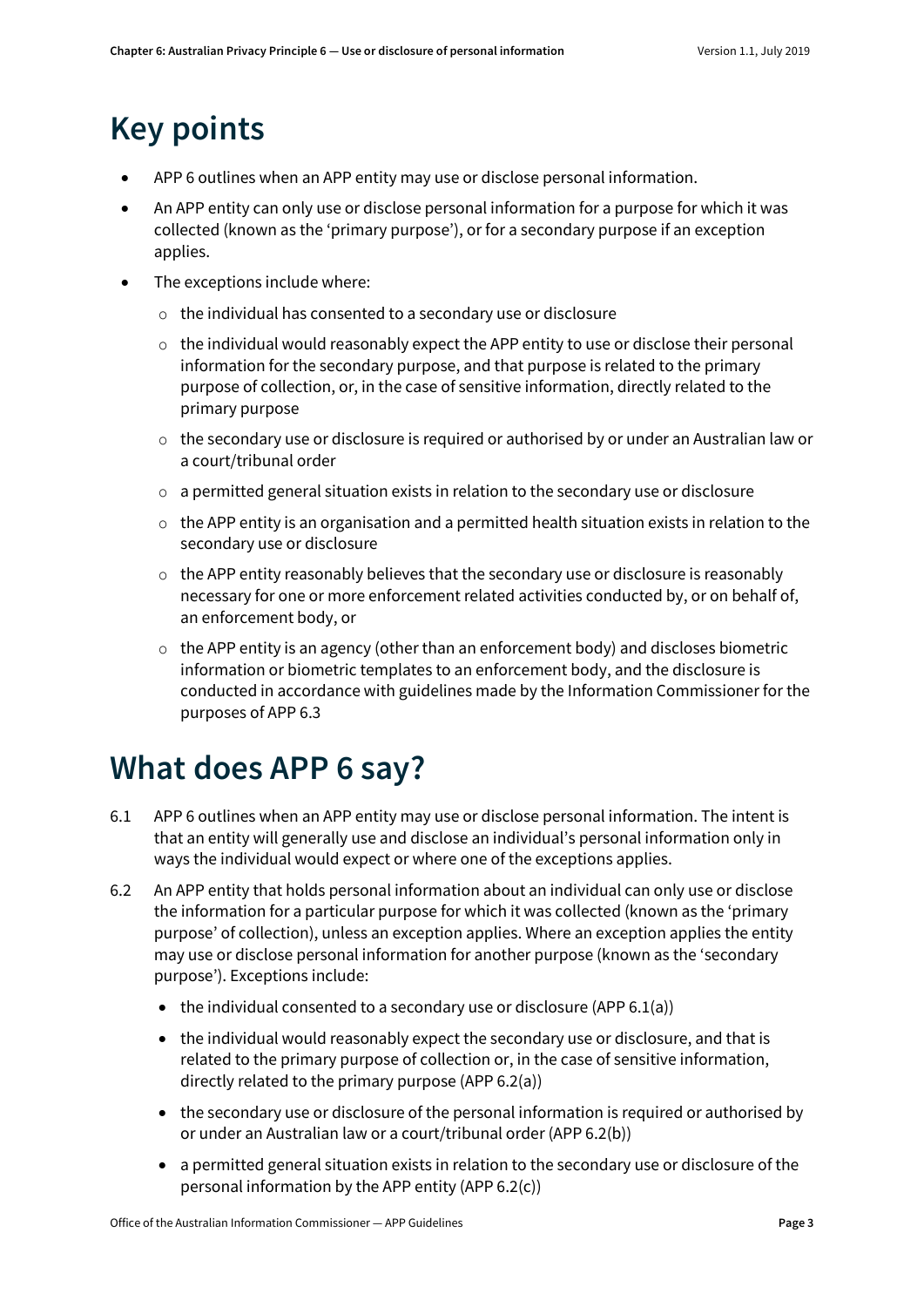- the APP entity is an organisation and a permitted health situation exists in relation to the secondary use or disclosure of the personal information by the organisation (APP 6.2(d))
- the APP entity reasonably believes that the secondary use or disclosure is reasonably necessary for one or more enforcement related activities conducted by, or on behalf of, an enforcement body (APP 6.2(e))
- the APP entity is an agency (other than an enforcement body) and discloses personal information that is biometric information or biometric templates to an enforcement body, and the disclosure is conducted in accordance with guidelines made by the Information Commissioner for the purposes of APP 6.3 (APP 6.3)
- 6.3 An APP entity may disclose personal information, other than sensitive information, to a related body corporate (s 13B(1)(b)).
- 6.4 APP 6 does not apply to the use or disclosure by an organisation of:
	- personal information for the purpose of direct marketing (this is covered by APP 7), or
	- government related identifiers (this is covered by APP 9) (APP 6.7)

## <span id="page-3-0"></span>**'Holds', 'use', 'disclose' and 'purpose'**

6.5 Each of the terms 'holds', 'use', 'disclose' and 'purpose' which are used in APP 6 and other APPs, are discussed in more detail in Chapter B (Key concepts). The following is a brief analysis of the meaning of these terms in the context of APP 6.

#### <span id="page-3-1"></span>**'Holds'**

- 6.6 APP 6 only applies to personal information that an APP entity 'holds'. An APP entity 'holds' personal information 'if the entity has possession or control of a record that contains the personal information' (s 6(1)).
- 6.7 The term 'holds' extends beyond physical possession of a record to include a record that an entity has the right or power to deal with. For example, an APP entity that outsources the storage of personal information to a third party, but retains the right to deal with that information, including to access and amend it, holds that personal information. The term 'holds' is discussed further in Chapter B (Key concepts).

#### <span id="page-3-2"></span>**'Use'**

- <span id="page-3-3"></span>6.8 The term 'use' is not defined in the Privacy Act. An APP entity 'uses' information where it handles or undertakes an activity with the information, within the entity's effective control. For further discussion of use, see Chapter B (Key concepts). Examples include:
	- the entity accessing and reading the personal information
	- the entity searching records for the personal information
	- the entity making a decision based on the personal information
	- the entity passing the personal information from one part of the entity to another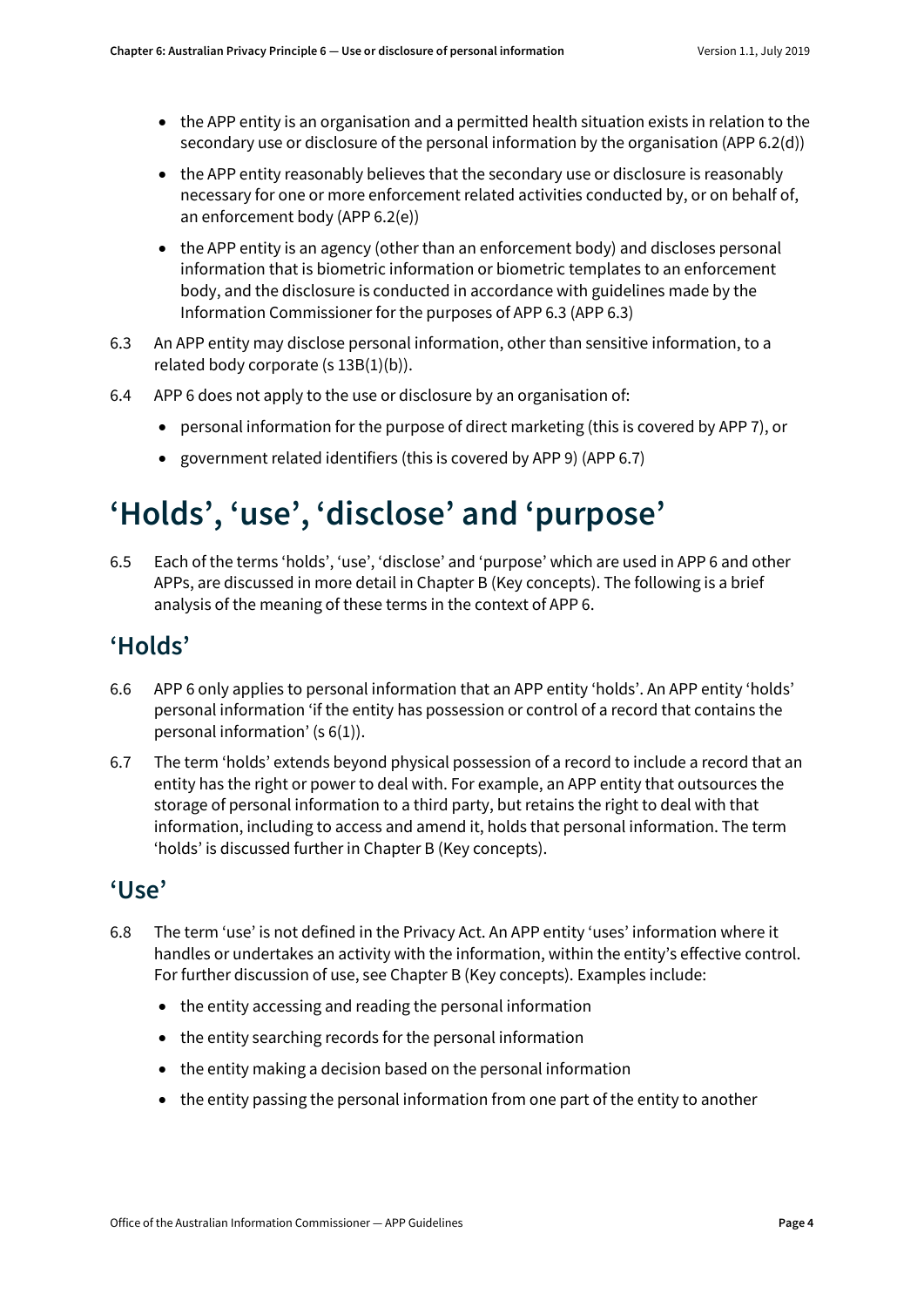• unauthorised access by an employee of the entity<sup>[1](#page-4-1)</sup>

#### <span id="page-4-0"></span>**'Disclose'**

- 6.9 The term 'disclose' is not defined in the Privacy Act. An APP entity 'discloses' personal information where it makes it accessible to others outside the entity and releases the subsequent handling of the information from its effective control. This focuses on the act done by the disclosing party. The state of mind or intentions of the recipient does not affect the act of disclosure. Further, there will be a disclosure in these circumstances even where the information is already known to the recipient. For further discussion of disclosure, see Chapter B (Key concepts).
- 6.10 The release may be a proactive release or publication, a release in response to a specific request, an accidental release or an unauthorised release by an employee.<sup>[2](#page-4-2)</sup> Examples include where an APP entity:
	- shares the personal information with another entity or individual
	- discloses personal information to themselves, but in their capacity as a different entity
	- publishes the personal information on the internet, whether intentionally or not,<sup>[3](#page-4-3)</sup> and it is accessible by another entity or individual
	- accidentally provides personal information to an unintended recipient<sup>[4](#page-4-4)</sup>
	- reveals the personal information in the course of a conversation with a person outside the entity
	- displays a computer screen so that the personal information can be read by another entity or individual, for example, at a reception counter or in an office
- 6.11 'Disclosure' is a separate concept from:
	- 'unauthorised access' which is addressed in APP 11. An APP entity is not taken to have disclosed personal information where a third party intentionally exploits the entity's security measures and gains unauthorised access to the information.<sup>[5](#page-4-5)</sup> Examples include unauthorised access following a cyber-attack<sup> $6$ </sup> or a theft, including where the third party then makes that personal information available to others outside the entity. However, where a third party gains unauthorised access, the APP entity may breach APP 11 if it did not take reasonable steps to protect the information from unauthorised access (see Chapter 11 (APP 11))

<span id="page-4-1"></span><sup>&</sup>lt;sup>1</sup> An APP entity is taken to have 'used' personal information where an employee gains unauthorised access 'in the performance of the duties of the person's employment' (see s 8(1)).

<span id="page-4-2"></span><sup>&</sup>lt;sup>2</sup> An APP entity is taken to have 'disclosed' personal information where an employee carries out an unauthorised disclosure 'in the performance of the duties of the person's employment' (s 8(1)).

<span id="page-4-3"></span><sup>&</sup>lt;sup>3</sup> See OAIC, Medvet Science Pty Ltd: Own Motion Investigation Report, July 2012, OAIC website

<sup>&</sup>lt;https://www.oaic.gov.au>; Telstra Corporation Limited: Own Motion Investigation Report, June 2012, OAIC website <https://www.oaic.gov.au>.

<span id="page-4-4"></span><sup>4</sup> The APP entity may also breach APP 11 if it did not take reasonable steps to protect the information from this unauthorised disclosure (see APP 11, Chapter 11).

<span id="page-4-5"></span><sup>&</sup>lt;sup>5</sup> The actions of an employee will be attributed to the APP entity where it was carried out 'in the performance of the duties of the person's employment' (s 8(1)).

<span id="page-4-6"></span><sup>6</sup> See OAIC, Sony PlayStation Network / Qriocity: Own Motion Investigation Report, September 2011, OAIC website <https://www.oaic.gov.au>.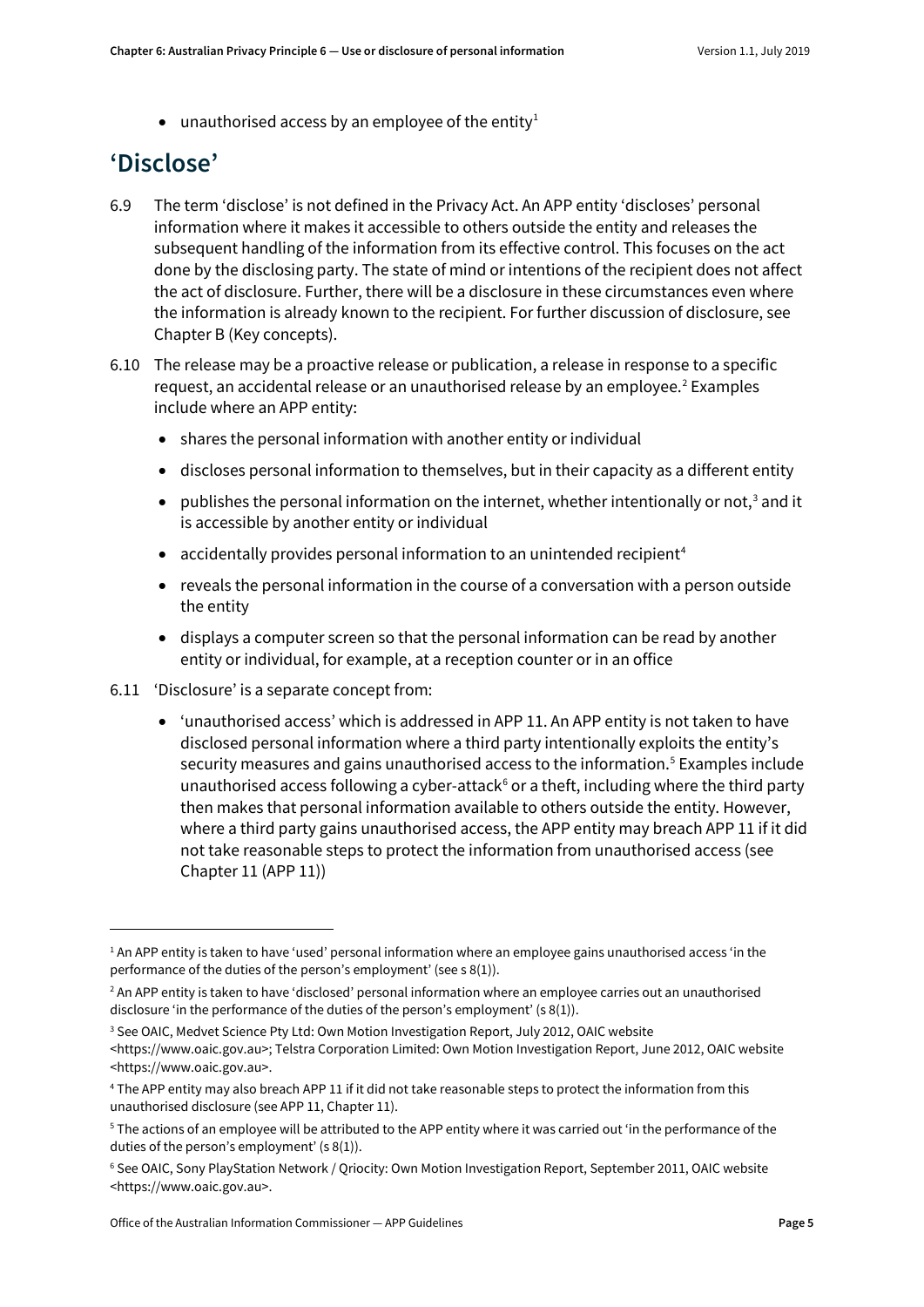• 'use', which is discussed in paragrap[h 6.8](#page-3-3) above. APP 6 generally imposes the same obligations on an APP entity for uses and disclosures of personal information. Therefore, this distinction is not relevant in interpreting this principle (except in relation to APP 6.3). However, the distinction is relevant to APP 8, which applies to the disclosure of personal information to an overseas recipient (see Chapter 8 (APP 8))

#### <span id="page-5-0"></span>**'Purpose' of collection**

- 6.12 The purpose for which an APP entity collects personal information is known as the 'primary purpose' of collection. This is the specific function or activity for which the entity collects the personal information. 'Purpose', including how to identify and describe the primary purpose, is discussed in more detail in Chapter B (Key concepts).
- 6.13 The notification requirements in APP 5 complement the limitations on use and disclosure under APP 6. APP 5 requires an APP entity that collects personal information about an individual to take reasonable steps either to notify the individual of certain matters or to ensure the individual is aware of those matters. This includes the primary purpose of collection and could also include other purposes for which the entity collects the information (known as secondary purposes) (see APP 5.2(d)). The notification requirements are discussed in Chapter 5 (APP 5).

## <span id="page-5-1"></span>**Using or disclosing personal information for a secondary purpose**

- 6.14 A 'secondary purpose' is any purpose other than the primary purpose for which the APP entity collected the personal information.
- 6.15 The grounds on which an APP entity may use or disclose personal information for a secondary purpose are outlined below. It is nevertheless open to an entity not to rely on any such ground and to decide not to use or disclose personal information, unless the use or disclosure is required by law (see paragraph[s 6.29–](#page-8-1)[6.31](#page-8-2) below).

### <span id="page-5-2"></span>**Using or disclosing personal information with the individual's consent**

- 6.16 APP 6.1(a) permits an APP entity to use or disclose personal information for a secondary purpose where the individual has consented to the use or disclosure.
- 6.17 Consent is defined in s 6(1) as 'express consent or implied consent' and is discussed in Chapter B (Key concepts). The four key elements of consent are:
	- the individual is adequately informed before giving consent
	- the individual gives consent voluntarily
	- the consent is current and specific, and
	- the individual has the capacity to understand and communicate their consent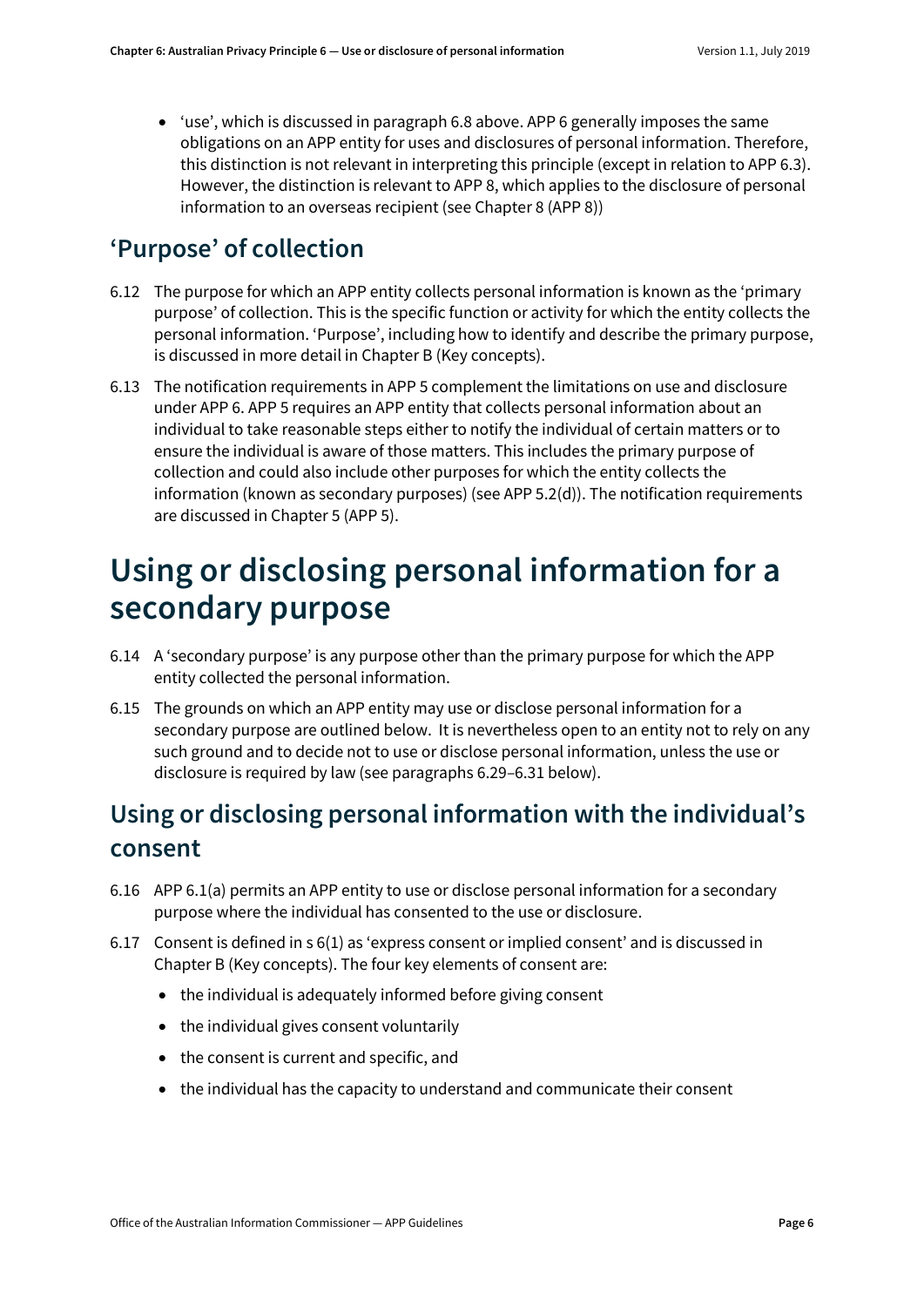### <span id="page-6-0"></span>**Using or disclosing personal information where reasonably expected by the individual and related to the primary purpose of collection**

- 6.18 APP 6.2(a) permits an APP entity to use or disclose personal information for a secondary purpose if the individual would reasonably expect the entity to use or disclose the information for that secondary purpose, and:
	- if the information is sensitive information, the secondary purpose is directly related to the primary purpose of collection, or
	- if the information is not sensitive information, the secondary purpose is related to the primary purpose of collection
- 6.19 This exception creates a two-limb test which focuses both on the reasonable expectations of the individual, and the relationship between the primary and secondary purposes.

#### Reasonably expect

- 6.20 The 'reasonably expects' test is an objective one that has regard to what a reasonable person, who is properly informed, would expect in the circumstances. This is a question of fact in each individual case. It is the responsibility of the APP entity to be able to justify its conduct.
- 6.21 An APP entity should consider whether an individual would reasonably expect it to use or disclose for a secondary purpose only some of the personal information it holds about the individual, rather than all of the personal information it holds. The entity should only use or disclose the minimum amount of personal information sufficient for the secondary purpose. For example, an individual may not reasonably expect an entity that is investigating their complaint against a contractor to disclose the individual's residential address and home contact details to the contractor as part of its investigation. The individual would reasonably expect the entity to give the contractor only the minimum amount of personal information necessary to enable them to respond to the complaint.<sup>[7](#page-6-1)</sup>
- 6.22 Examples of where an individual may reasonably expect their personal information to be used or disclosed for a secondary purpose include where:
	- the individual makes adverse comments in the media about the way an APP entity has treated them. In these circumstances, it may be reasonable to expect that the entity may respond publicly to these comments in a way that reveals personal information specifically relevant to the issues that the individual has raised<sup>[8](#page-6-2)</sup>
	- an agency discloses to another agency a query, view or representation that an individual has made to the first-mentioned agency<sup>[9](#page-6-3)</sup>
	- the entity has notified the individual of the particular secondary purpose under APP 5.1 (see Chapter 5 (APP 5))

 $\overline{a}$ 

<span id="page-6-1"></span> $7$  For another example of where an individual would not reasonably expect disclosure, see W v Telecommunications Company [2007] PrivCmrA 25, Australasian Legal Information Institute website <www.austlii.edu.au>.

<span id="page-6-2"></span><sup>&</sup>lt;sup>8</sup> See L v Commonwealth Agency [2010] PrivCmrA 14 (24 December 2010), Australasian Legal Information Institute website <www.austlii.edu.au>.

<span id="page-6-3"></span><sup>9</sup> Explanatory Memorandum, Privacy Amendment (Enhancing Privacy Protection) Bill 2012, p 78.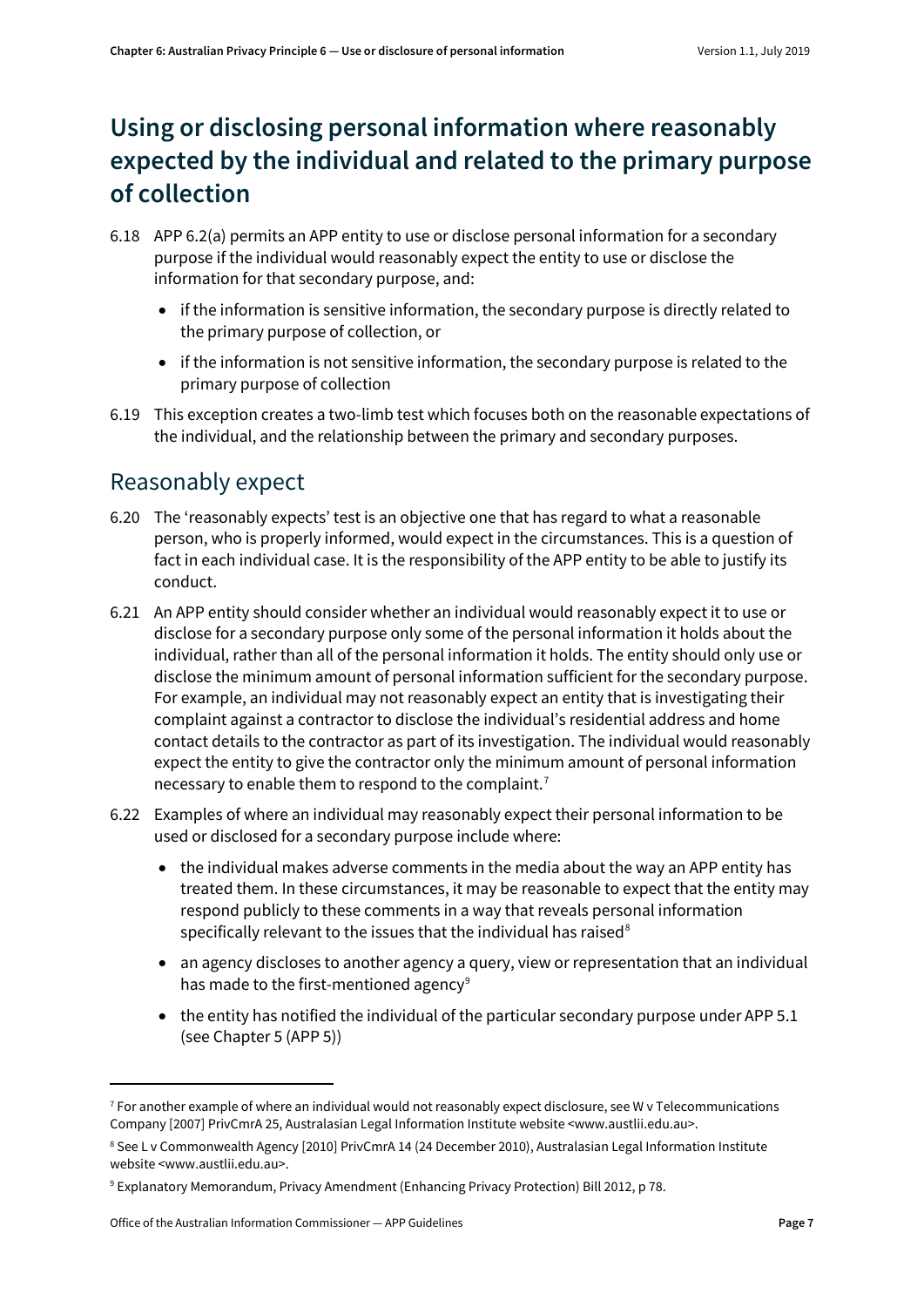• the secondary purpose is a normal internal business practice, such as as auditing, business planning, billing or de-identifying the personal information

#### Relationship between the primary and secondary purpose

6.23 This exception is limited to using or disclosing personal information for a secondary purpose that is 'related', or for sensitive information 'directly related', to the primary purpose of collection.

#### **Related secondary purpose**

- 6.24 A related secondary purpose is one which is connected to or associated with the primary purpose. There must be more than a tenuous link.[10](#page-7-0)
- 6.25 Examples of where a secondary purpose is related to the primary purpose of collection include:
	- An organisation collects personal information about an individual for the primary purpose of collecting a debt. A law firm, acting on behalf of that organisation in relation to the debt collection, contacts the individual's neighbour and seeks information from the neighbour about the individual's whereabouts (but does not disclose any specific information about the debt). This disclosure to the neighbour, for the secondary purpose of locating the individual, is related to the primary purpose of debt collection and would be within the individual's reasonable expectations<sup>[11](#page-7-1)</sup>
	- An agency collects personal information to include in an employee's personnel file for the primary purpose of administering that individual's employment.<sup>[12](#page-7-2)</sup> It then uses this personal information as part of an investigation into complaints by the individual about working conditions. In these circumstances, the use for the secondary purpose of investigating a complaint in the workplace is related to the primary purpose of collection, and would be within the individual's reasonable expectations<sup>13</sup>
	- An APP entity uses personal information for the purpose of de-identifying the information.

#### **Directly related secondary purpose**

**.** 

6.26 For the use or disclosure of sensitive information, the secondary purpose must be 'directly related' to the primary purpose of collection. A directly related secondary purpose is one which is closely associated with the primary purpose, even if it is not strictly necessary to achieve that primary purpose. This requirement for a direct relationship recognises that the use and disclosure of sensitive information can have serious ramifications for the individual or their associates, including humiliation, embarrassment or loss of dignity.

<span id="page-7-0"></span><sup>&</sup>lt;sup>10</sup> For examples of where disclosure of personal information for a secondary purpose is not related to the primary purpose of collection, see B v Hotel [2008] PrivCmrA 2, Australasian Legal Information Institute website <www.austlii.edu.au>. E v Insurance Company [2011] PrivCmrA 5, Australasian Legal Information Institute website <www.austlii.edu.au>.

<span id="page-7-1"></span><sup>&</sup>lt;sup>11</sup> This example is adapted from M and Law Firm [2011] AICmrCN 7 (available at Australasian Legal Information Institute website <www.austlii.edu.au>), where the Commissioner also referred the complaint to the Australian Competition and Consumer Commission to consider whether the debt collection practices were consistent with its debt collection guidelines.

<span id="page-7-2"></span> $12$  The exemption relating to employee records in s 7B(3) only applies to organisations.

<span id="page-7-3"></span><sup>13</sup> N v Commonwealth Agency [2009] PrivCmrA 17, Australasian Legal Information Institute website <www.austlii.edu.au>.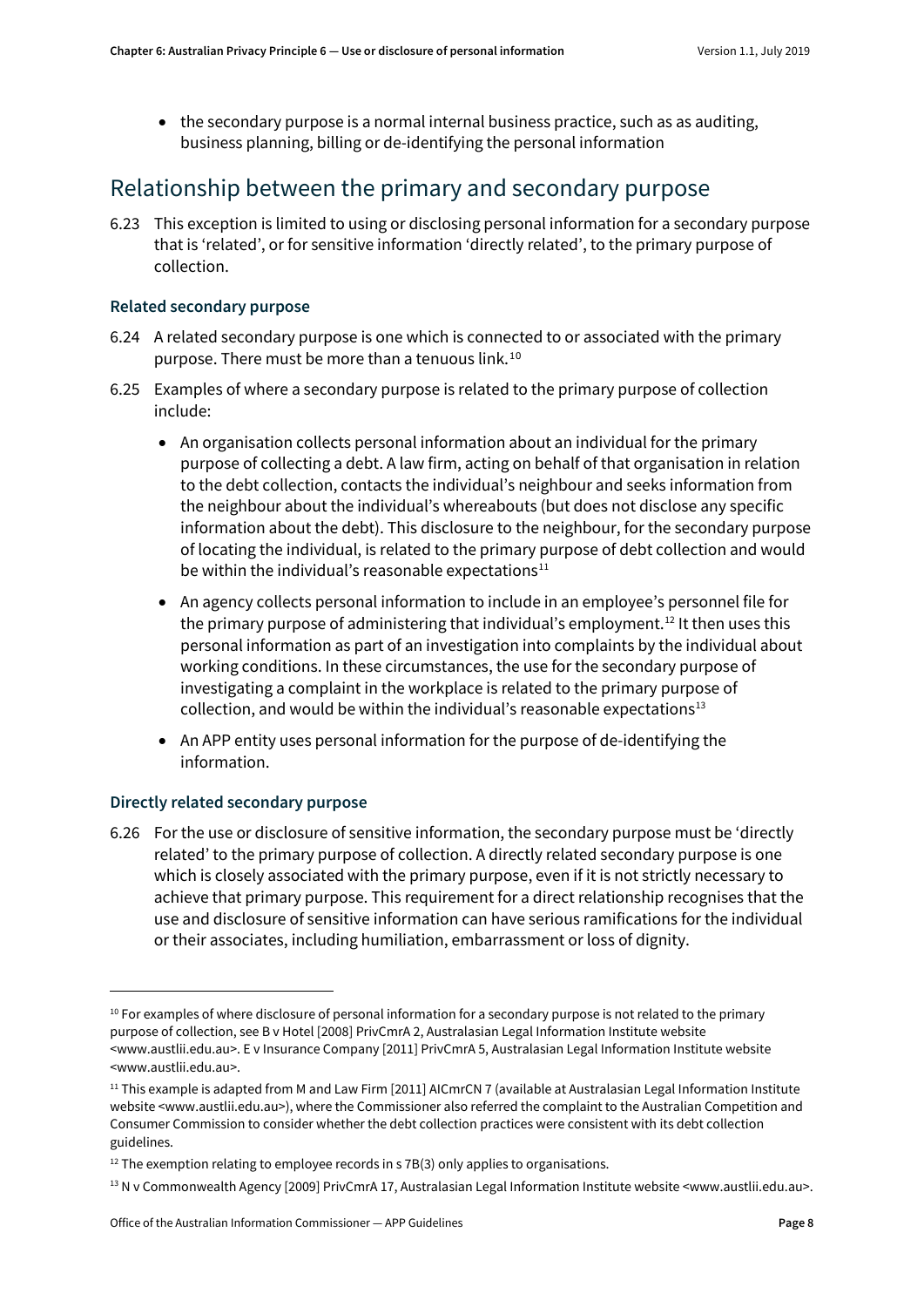- 6.27 An example of where a secondary purpose is directly related to the primary purpose of collection is:
	- A health service provider collects health information about an individual for the purpose of providing treatment, and then decides, for ethical and therapeutic reasons, that they cannot treat the individual. The health service provider then advises another provider at the medical clinic of the individual's need for treatment and of the provider's inability to provide that treatment. This disclosure to the other provider is directly related to the purpose for which the information was collected, and would be within the individual's reasonable expectations.[14](#page-8-3)
- 6.28 The use of sensitive information for the purpose of de-identifying the information will also be directly related to the primary purpose of collection.

### <span id="page-8-0"></span>**Using or disclosing personal information as required or authorised by law**

- <span id="page-8-1"></span>6.29 An APP entity may use or disclose personal information for a secondary purpose if the use or disclosure is required or authorised by or under an Australian law or a court/tribunal order  $(APP 6.2(b)).$
- 6.30 The meaning of 'required or authorised by or under an Australian law or a court/tribunal order' is discussed in Chapter B (Key concepts).
- <span id="page-8-2"></span>6.31 Examples of where an APP entity may be required or authorised by law to use or disclose personal information include where:
	- a warrant, order or notice issued by a court requires the entity to provide information, or produce records or documents that are held by the entity
	- the entity is subject to a statutory requirement to report certain matters to an agency or enforcement body, for example, specific financial transactions, notifiable diseases and suspected cases of child abuse
	- a law applying to the entity clearly and specifically authorises it to use or disclose the personal information, for example:
		- $\circ$  to give a record to the Private Health Insurance Ombudsman, $^{15}$  $^{15}$  $^{15}$  or to disclose matters to a trustee conducting a bankruptcy investigation $16$
		- $\circ$  a specified use or disclosure of personal information by an Agency Head, the Merit Protection Commissioner or the Australian Public Service Commissioner<sup>[17](#page-8-6)</sup>
		- $\circ$  a specified use or disclosure of personal information under the Privacy Act, for example, to de-identify personal information as required by APP 11

 $\overline{a}$ 

<span id="page-8-3"></span><sup>14</sup> F v Medical Specialist [2009] PrivCmrA 8, Australasian Legal Information Institute website <www.austlii.edu.au>.

<span id="page-8-4"></span><sup>15</sup> Private Health Insurance Act 2007, s 250.10.

<span id="page-8-5"></span><sup>16</sup> Bankruptcy Act 1966, s 77A.

<span id="page-8-6"></span><sup>&</sup>lt;sup>17</sup> Public Service Act 1999, s 72E and Public Service Regulations 1999, regulation 9.2.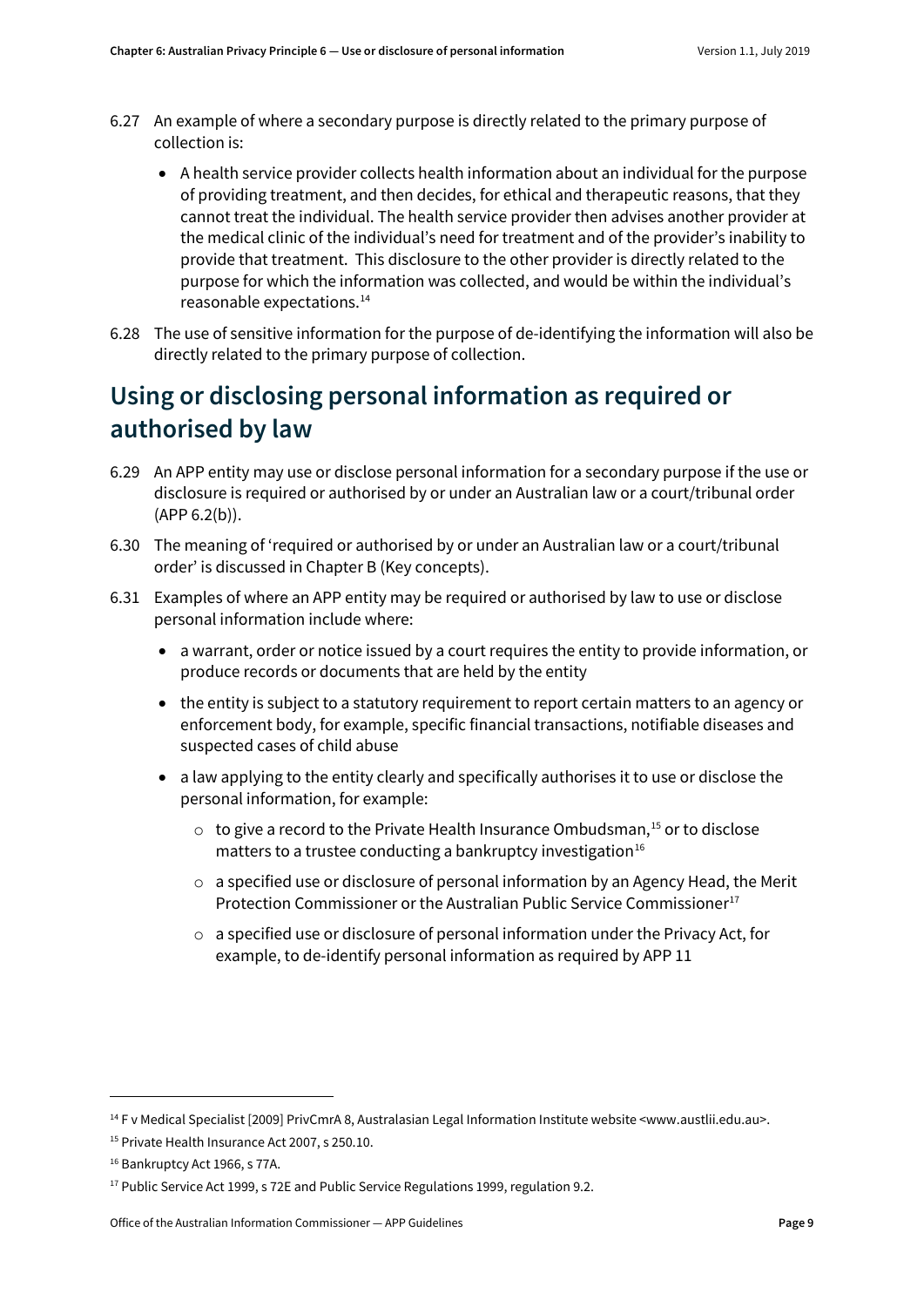### <span id="page-9-0"></span>**Using or disclosing personal information where a permitted general situation exists**

- 6.32 An APP entity may use or disclose personal information for a secondary purpose if a 'permitted general situation' exists in relation to the use or disclosure of the information by the entity (APP 6.2(e)).
- 6.33 Section 16A lists seven permitted general situations (two of which only apply to agencies). The seven situations are set out below, and are discussed in Chapter C (Permitted general situations), including the meaning of relevant terms.

#### **Lessening or preventing a serious threat to life, health or safety**

- 6.34 An APP entity may use or disclose personal information for a secondary purpose where:
	- it is unreasonable or impracticable to obtain the individual's consent to the use or disclosure, and
	- the entity reasonably believes the use or disclosure is necessary to lessen or prevent a serious threat to the life, health or safety of any individual, or to public health or safety (s 16A(1), Item 1)
- 6.35 Examples of where this permitted general situation might apply include:
	- where an individual is seriously injured while interstate and, due to their injuries, cannot give informed consent, the individual's usual health service provider may be able to disclose personal information about the individual to another health service provider who is treating the individual's serious injuries on the basis that it is impracticable to obtain the individual's consent
	- where an APP entity that provides child protection services has evidence that a child is at risk of physical or sexual abuse by their parent, the entity may be able to disclose the personal information of the parent to another child protection service on the basis that it would be unreasonable to obtain the parent's consent

#### Taking appropriate action in relation to suspected unlawful activity or serious misconduct

- 6.36 An APP entity may use or disclose personal information for a secondary purpose where the entity:
	- has reason to suspect that unlawful activity, or misconduct of a serious nature, that relates to the entity's functions or activities has been, is being or may be engaged in, and
	- reasonably believes that the collection use or disclosure is necessary in order for the entity to take appropriate action in relation to the matter (s 16A(1), Item 2)
- 6.37 Examples of where this permitted general situation might apply are the use of personal information by:
	- an APP entity that is investigating fraudulent conduct by a professional adviser or a client in relation to the entity's functions or activities
	- an agency that is investigating a suspected serious breach by a staff member of the Australian Public Service Code of Conduct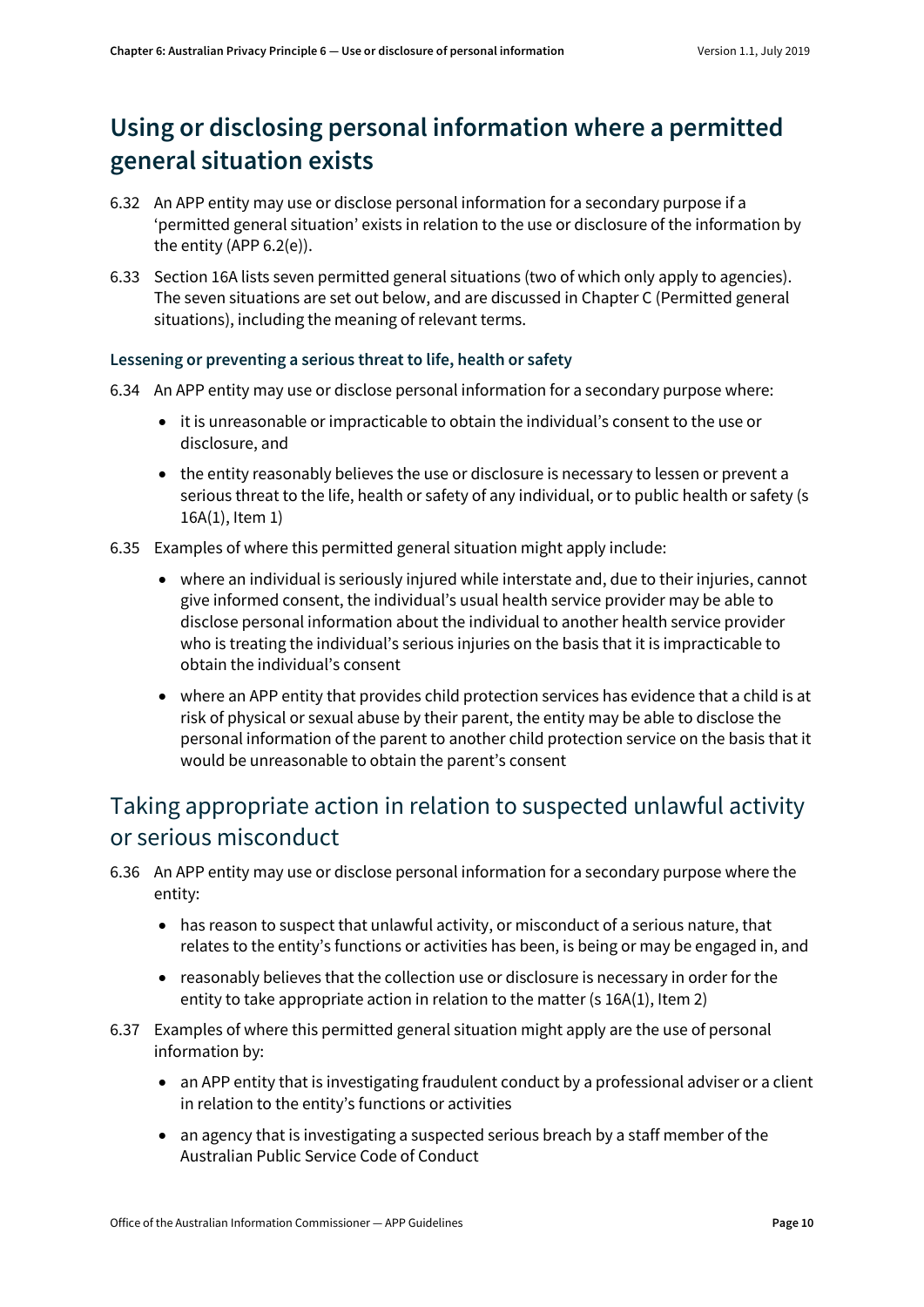#### Locating a person reported as missing

- 6.38 An APP entity may use or disclose personal information for a secondary purpose where the entity:
	- reasonably believes that the use or disclosure is reasonably necessary to assist any APP entity, body or person to locate a person who has been reported as missing, and
	- the use or disclosure complies with rules made by the Commissioner under s 16A(2) (s 16A(1), Item 3)

#### **Reasonably necessary for establishing, exercising or defending a legal or equitable claim**

- 6.39 An APP entity may use or disclose personal information for a secondary purpose where the use or disclosure is reasonably necessary for the establishment, exercise or defence of a legal or equitable claim (s 16A(1) Item 4).
- 6.40 An example of where this permitted general situation might apply is where an individual has made a claim under their life insurance policy and the insurer is preparing to dispute the claim. The insurer may use or disclose personal information about the individual to establish its defence of the claim.

#### Reasonably necessary for a confidential alternative dispute resolution processes

- 6.41 An APP entity may use or disclose personal information for a secondary purpose where the use or disclosure is reasonably necessary for the purposes of a confidential alternative dispute resolution (ADR) process (s 16A(1), Item 5).
- 6.42 An example of where this permitted general situation might apply is where an APP entity discloses their version of events during a confidential ADR process, where that account includes the disclosure of personal information about an individual who is directly or indirectly involved in the dispute. This permitted general situation will only apply where the parties to the dispute and the ADR provider are bound by confidentiality obligations.

#### Necessary for a diplomatic or consular function or activity

- 6.43 An agency may use or disclose personal information for a secondary purpose where the agency reasonably believes that the use or disclosure is necessary for the agency's diplomatic or consular functions or activities (s 16A(1), Item 6). This permitted general situation applies only to agencies, and not to organisations.
- 6.44 An example of where this permitted general situation might apply is where an agency with diplomatic or consular functions uses or discloses personal information to grant a diplomatic visa to a foreign national accredited as a member of the diplomatic staff of a mission to Australia.

#### Necessary for certain Defence Force activities outside Australia

6.45 The Defence Force (as defined in s 6(1)) may use or disclose personal information for a secondary purpose where it reasonably believes that the use or disclosure is necessary for a warlike operation, peacekeeping, civil aid, humanitarian assistance, a medical emergency, a civil emergency or disaster relief occurring outside Australia and the external Territories (s 16A(1), Item 7).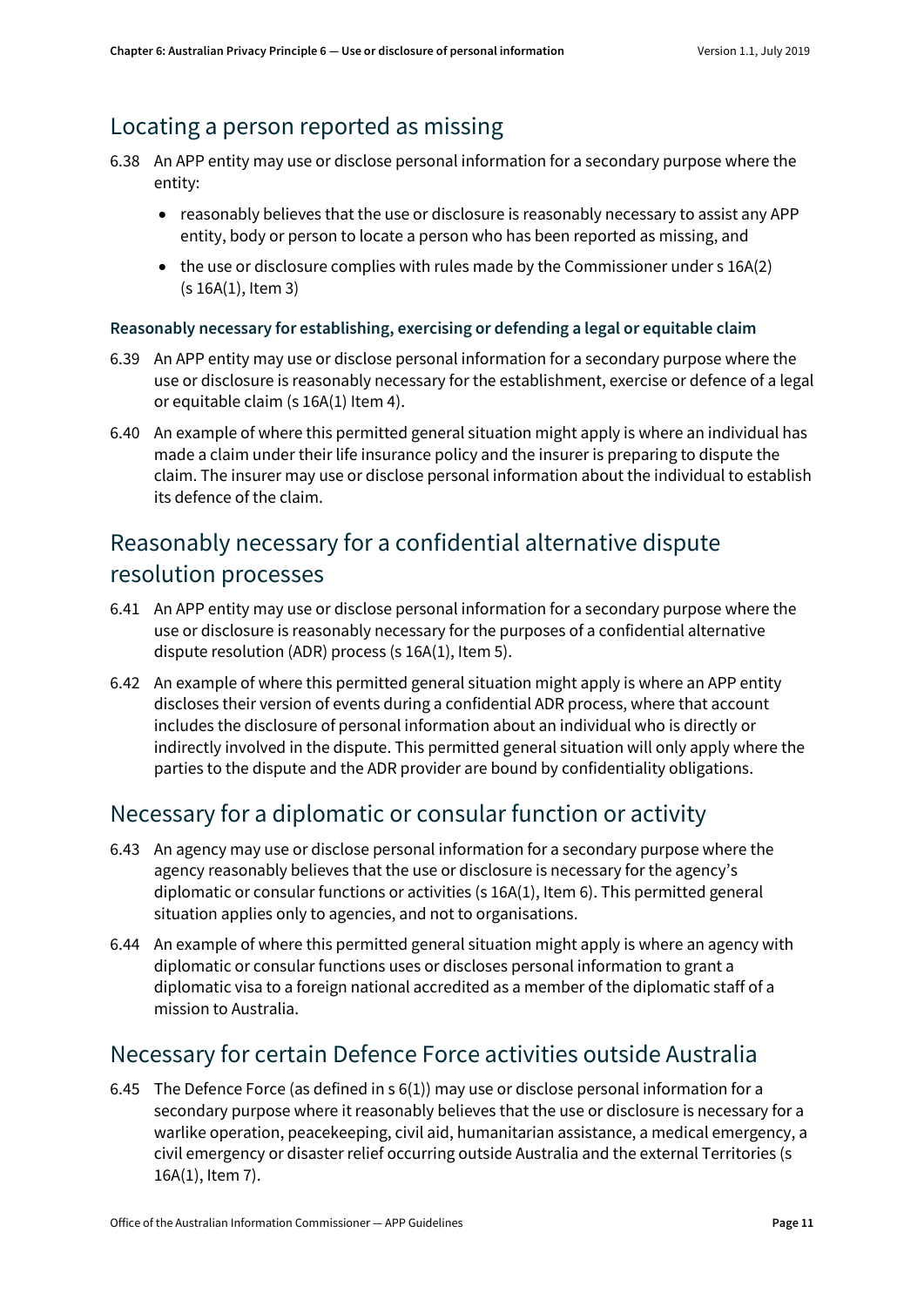6.46 An example of where this permitted general situation might apply is where the Defence Force uses and discloses personal information about an enemy or other hostile adversary in order to support military operations.

#### <span id="page-11-0"></span>**Using or disclosing personal information where a permitted health situation exists**

- 6.47 An organisation may use or disclose personal information if a 'permitted health situation' exists in relation to the use or disclosure (APP 6.2(d)). This exception applies only to organisations, and not to agencies.
- 6.48 Section 16B lists three permitted health situations that relate to the use or disclosure of health information or genetic information by an organisation. The three situations are set out below, and are discussed in Chapter D (Permitted health situations), including the meaning of relevant terms.

#### Conducting research; compiling or analysing statistics; management, funding or monitoring of a health service

- 6.49 An organisation may use or disclose health information about an individual for a secondary purpose if the use or disclosure is necessary for research, or the compilation or analysis of statistics, relevant to public health or public safety, and:
	- it is impracticable to obtain the individual's consent to the use or disclosure
	- $\bullet$  the use or disclosure is conducted in accordance with guidelines approved under s 95A,  $^{18}$  $^{18}$  $^{18}$ and
	- in the case of disclosure, the organisation reasonably believes that the recipient of the information will not disclose the information, or personal information derived from that information (s 16B(3))
- 6.50 An example of where this permitted health situation might apply is where an organisation discloses health information to a researcher who is conducting public health research in circumstances where the age of the information makes it impracticable to obtain consent. The disclosing organisation should have a written agreement with the researcher which requires the researcher not to disclose the health information, or any personal information that is derived from that health information. The disclosure must be carried out in accordance with guidelines approved under s 95A.

#### Necessary to prevent a serious threat to the life, health or safety of a genetic relative

- 6.51 An organisation may use or disclose genetic information about an individual for a secondary purpose if:
	- the organisation has obtained the information in the course of providing a health service to the individual

<span id="page-11-1"></span><sup>&</sup>lt;sup>18</sup> See National Health and Medical Research Council (NHMRC), Guidelines Approved Under Section 95A of the Privacy Act 1988, NHMRC website <https://www.nhmrc.gov.au>.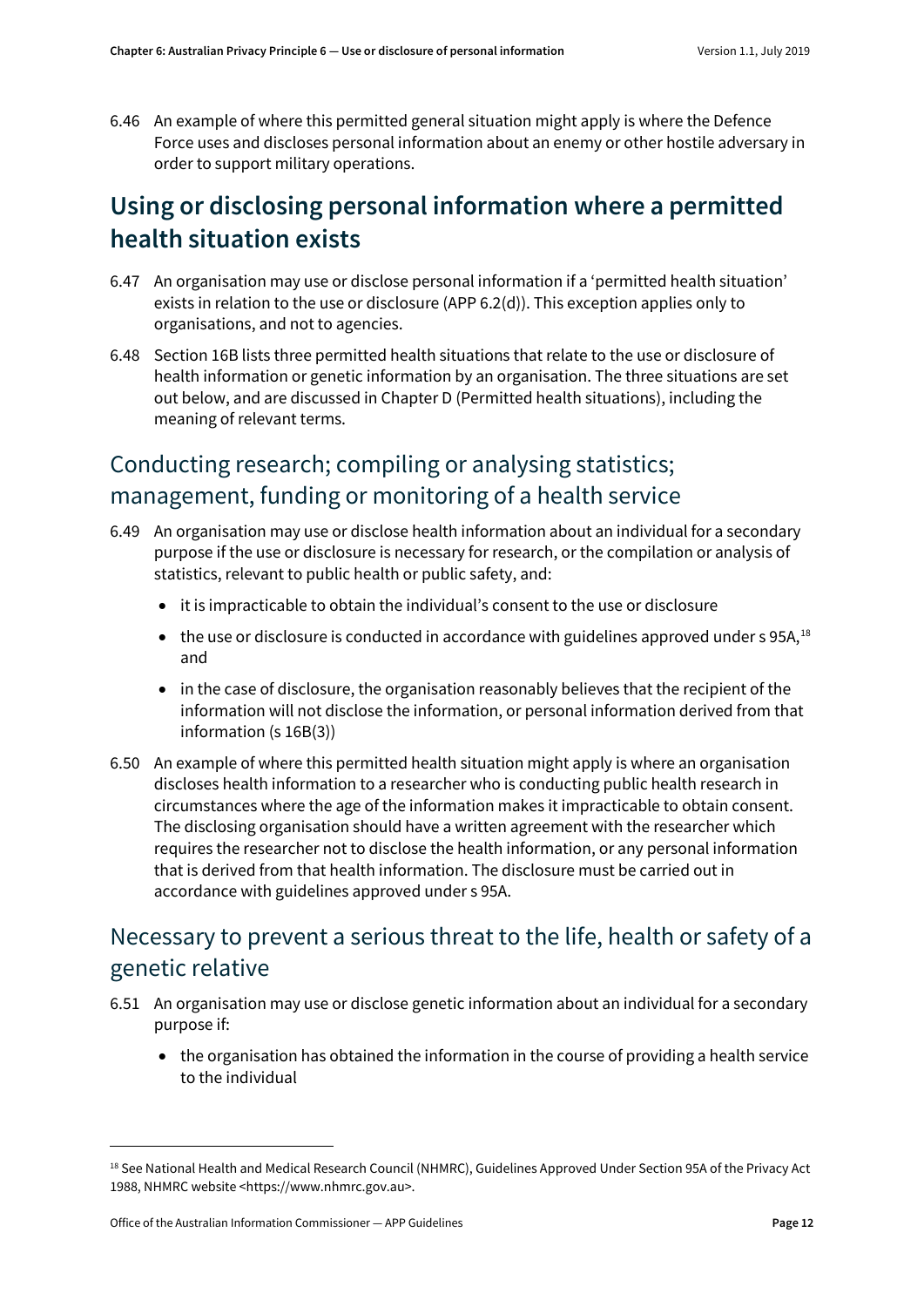- the organisation reasonably believes that the use or disclosure is necessary to lessen or prevent a serious threat to the life, health or safety of another individual who is a genetic relative of the individual
- the use or disclosure is conducted in accordance with guidelines approved under s 95AA,<sup>[19](#page-12-0)</sup> and
- in the case of disclosure, the recipient of the information is a genetic relative of the individual (s 16B(4))
- 6.52 An example of where this permitted health situation might apply is:
	- in the course of providing a health service, an organisation obtains information that a patient has a pathogenic mutation in the Huntington disease gene, and
	- the individual refuses to consent to the organisation disclosing any information to their genetic relatives, even after the individual has participated in discussions and counselling, and received information about the implications of the diagnosis for the individual's genetic relatives
	- despite this refusal, the organisation may disclose the genetic information to genetic relatives under this exception, providing any disclosure is in accordance with the guidelines approved under s95AA

#### Disclosure to a responsible person for the individual

- 6.53 An organisation may disclose health information about an individual for a secondary purpose if:
	- the organisation provides a health service to the individual
	- the recipient of the information is a 'responsible person' for the individual
	- the individual is either physically or legally incapable of giving consent to the disclosure, or physically cannot communicate consent to the disclosure
	- the individual providing the health service (the 'carer') is satisfied that either the disclosure is necessary to provide appropriate care or treatment of the individual, or the disclosure is made for compassionate reasons
	- the disclosure is not contrary to any wish expressed by the individual before the individual became unable to give or communicate consent of which the carer is aware or of which the carer could reasonably be expected to be aware
	- the disclosure is limited to the extent reasonable and necessary for providing appropriate care or fulfilling compassionate reasons (s 16B(5))
- 6.54 An example of where this permitted health situation might apply is where an individual who cannot give consent is released from hospital into the care of family members. The health service provider (referred to in this exception as the 'carer') discloses health information to the family members to enable them to monitor the individual's progress and administer medication. In these circumstances, the exception would apply where the carer is satisfied

<span id="page-12-0"></span><sup>&</sup>lt;sup>19</sup> See National Health and Medical Research Council (NHMRC), Use and Disclosure of Genetic Information to a Patient's Genetic Relatives Under Section 95AA of the Privacy Act 1988: Guidelines for Health Practitioners in the Private Sector, NHMRC website <https://www.nhmrc.gov.au>.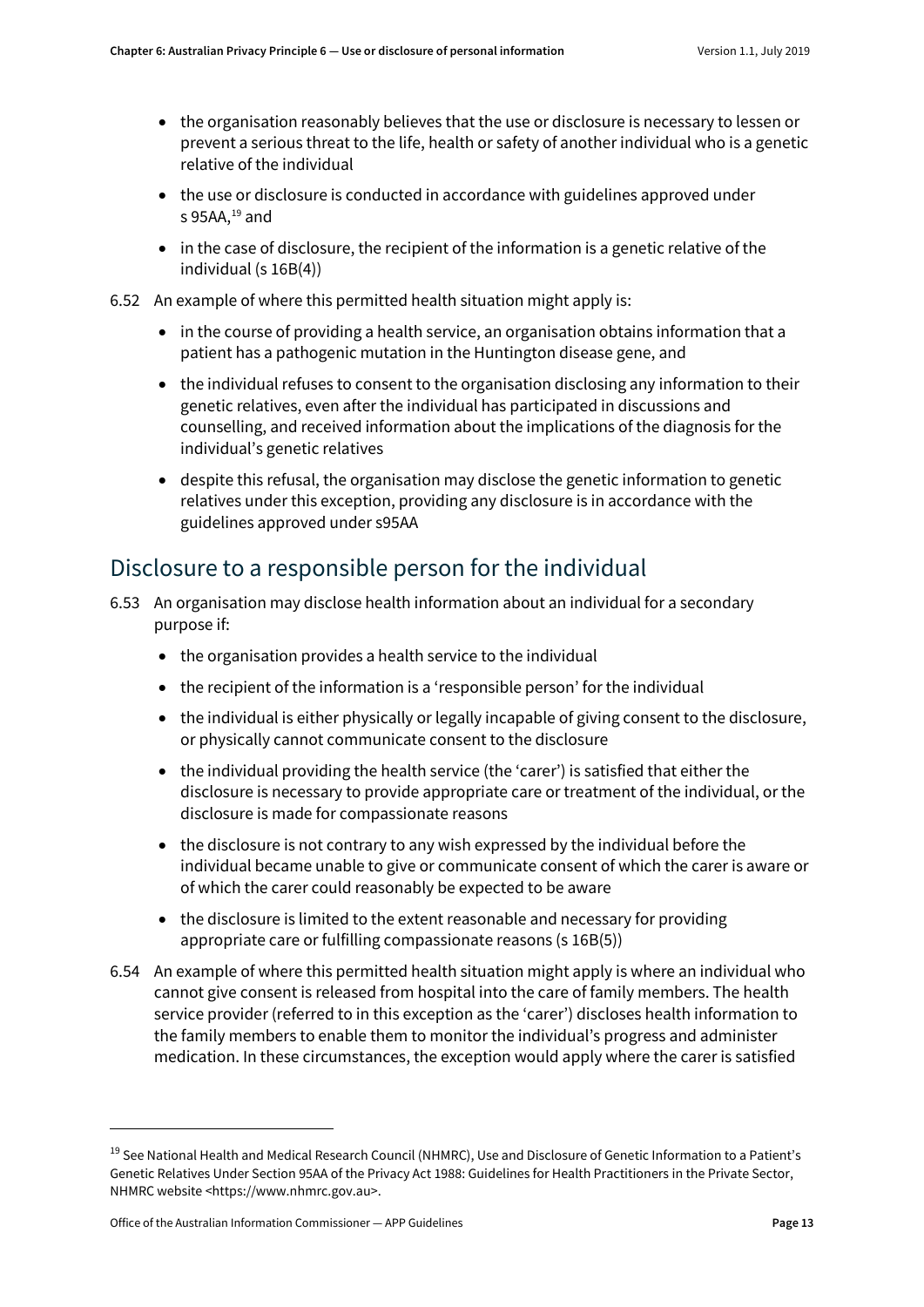that the disclosure is necessary to provide appropriate care for the individual. The disclosure must be limited to the extent reasonable and necessary to provide appropriate care.

6.55 Another example is where a carer discloses health information to an unconscious patient's family members about the patient's condition. In these circumstances, the exception would apply where the carer is satisfied that the disclosure is necessary for compassionate reasons. The disclosure must be limited to the extent reasonable and necessary for the compassionate reasons.

### <span id="page-13-0"></span>**Using or disclosing personal information for an enforcement related activity**

- 6.56 An APP entity may use or disclose personal information for a secondary purpose where the entity reasonably believes that the use or disclosure of the personal information is reasonably necessary for one or more enforcement related activities conducted by, or on behalf of, an enforcement body (APP 6.2(e)).
- 6.57 'Enforcement body' is defined in s 6(1) as a list of specific bodies and is discussed in Chapter B (Key concepts). The list includes Commonwealth, State and Territory bodies that are responsible for policing, criminal investigations, and administering laws to protect the public revenue or to impose penalties or sanctions. Examples of Commonwealth enforcement bodies are the Australian Federal Police, Australian Crime Commission, Customs, the Integrity Commissioner,<sup>[20](#page-13-1)</sup> the Immigration Department,<sup>[21](#page-13-2)</sup> Australian Prudential Regulation Authority, the Australian Securities and Investments Commission and AUSTRAC.
- 6.58 'Enforcement related activities' is defined in s 6(1) and is discussed in Chapter B (Key concepts). Enforcement related activities include the prevention, detection, investigation and prosecution or punishment of criminal offences and intelligence gathering activities.

#### Reasonable belief

- 6.59 The phrase 'reasonable belief' is discussed in Chapter B (Key concepts). In summary, the APP entity must have a reasonable basis for the belief, and not merely a genuine or subjective belief. It is the responsibility of the entity to be able to justify its reasonable belief.
- 6.60 In some circumstances, the basis for an APP entity's 'reasonable belief' will be clear, for example, if the entity discloses personal information in response to a written request by an enforcement body and the request is dated and signed by an authorised person. In other circumstances, the basis for this belief may be less clear, and the entity will need to reflect more carefully about whether its judgment is reasonable.

#### Reasonably necessary

 $\overline{a}$ 

6.61 The 'reasonably necessary' test is an objective test: whether a reasonable person who is properly informed would agree that the use or disclosure is reasonable in the circumstances. Again, it is the responsibility of an APP entity to be able to justify that the particular use or disclosure is reasonably necessary.

<span id="page-13-1"></span><sup>&</sup>lt;sup>20</sup> 'Integrity Commissioner is defined in s  $6(1)$  as having the same meaning as in the Law Enforcement Integrity Commissioner Act 2006.

<span id="page-13-2"></span> $^{21}$  'Immigration Department' is defined in s 6(1) as the Department administered by the Minister administering the Migration Act 1958.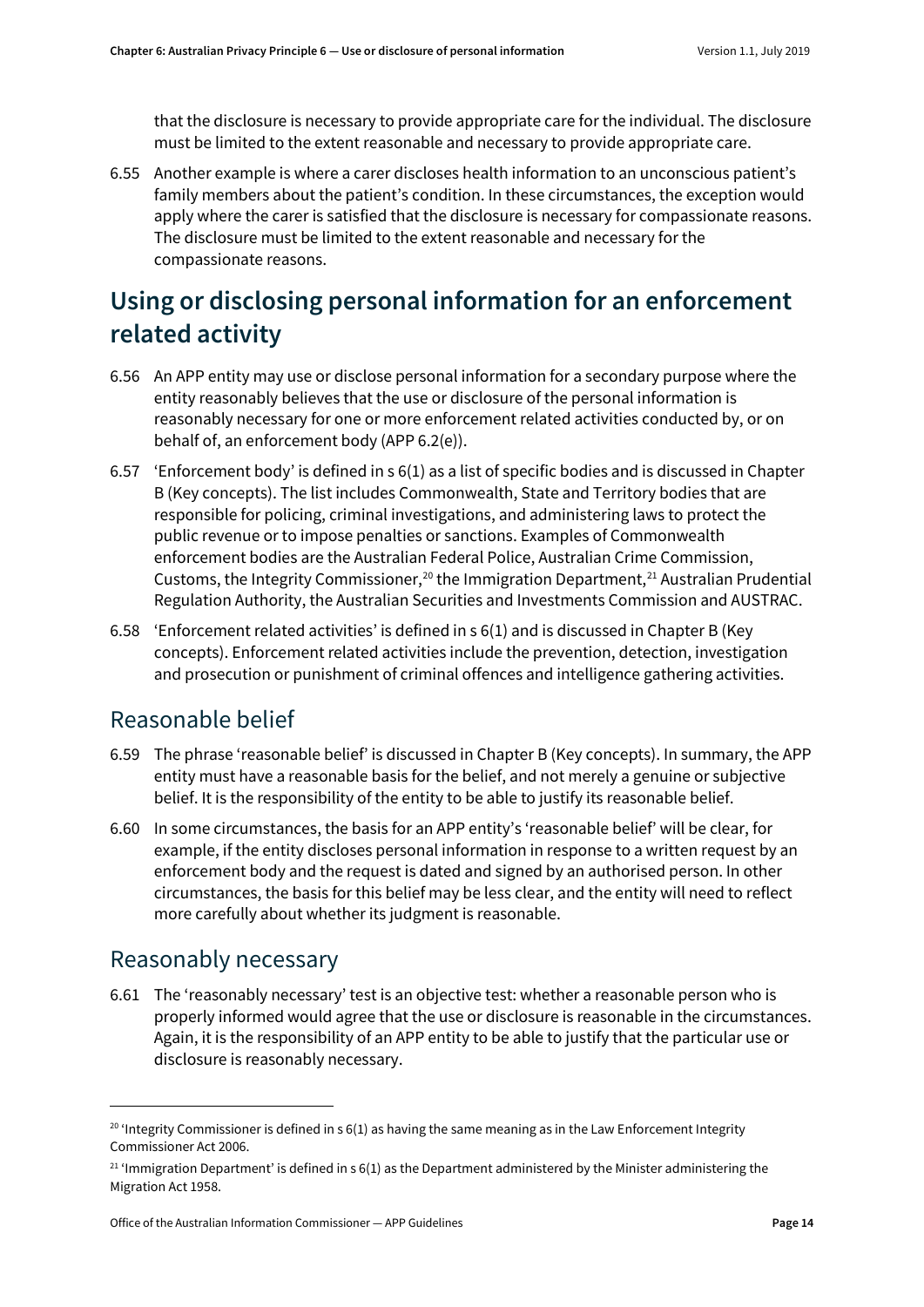- 6.62 For example, investigators from an enforcement body suspect that a particular building is being used for drug trafficking activities. As part of the enforcement body's intelligence gathering, the investigators request an APP entity to disclose the personal information of individuals associated with the building (although the investigators do not know the extent, if any, of the involvement of the individuals). This disclosure would be 'reasonably necessary' as it forms an important part of the enforcement body's intelligence gathering about the suspected drug trafficking.
- 6.63 The use or disclosure does not need to relate to an existing enforcement related activity. The use or disclosure may be reasonably necessary for the initiation of an enforcement related activity. This recognises that a law enforcement body may not be in a position to prevent, detect or investigate offences or breaches of the law, unless and until certain information, including personal information, is brought to its attention.
- 6.64 An APP entity should ensure that it only uses or discloses the minimum amount of personal information reasonably necessary for a particular enforcement related activity. For example, an entity may hold a range of personal information about an individual, such as the person's contact details, their photograph and information about their political views and religious views. Before disclosing all of this personal information to the enforcement body, the entity should consider whether only some of it is reasonably necessary for the enforcement related activity. If so, it should disclose only that information.

#### Making a written note of use or disclosure for this secondary purpose

- 6.65 If an APP entity uses or discloses personal information in accordance with the 'enforcement related activities' exception in APP 6.2(e), the entity must make a written note of the use or disclosure (APP 6.5).
- 6.66 The APP entity could include the following details in that note:
	- the date of the use or disclosure
	- details of the personal information that was used or disclosed
	- the enforcement body conducting the enforcement related activity
	- if the entity used the personal information, how the personal information was used by the entity
	- if the entity disclosed the personal information, who it disclosed the personal information to (this may be the enforcement body or another entity)
	- the basis for the entity's 'reasonable belief'. This will help the entity assure itself that this exception applies, and it may be a useful reference if the entity later needs to justify its reasonable belief
- 6.67 This requirement does not apply where a law prohibits the APP entity from making such a record.

#### <span id="page-14-0"></span>**Disclosing biometric information to an enforcement body**

- 6.68 An agency may disclose biometric information or biometric templates for a secondary purpose if:
	- the agency is not an enforcement body, and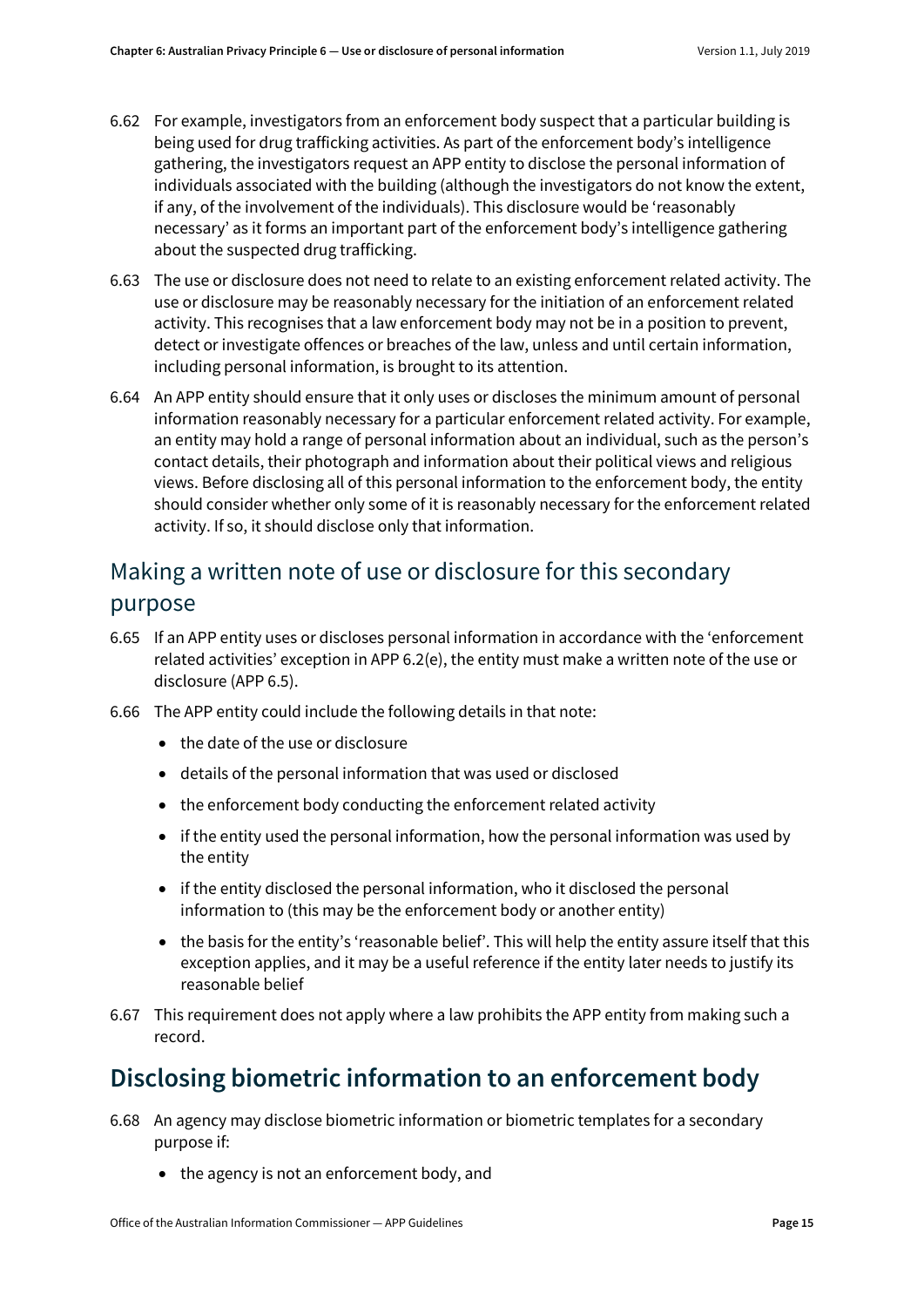- the recipient of the information is an enforcement body, and
- the disclosure is conducted in accordance with guidelines made by the Commissioner for the purposes of APP 6.3 (see APP 6.3, Chapter 6)
- 6.69 This exception does not apply to organisations.
- 6.70 'Biometric information' and 'biometric templates' are types of 'sensitive information' (defined in s 6(1)). 'Enforcement body' is defined in s 6(1) and is discussed in more detail in Chapter B (Key concepts).

## <span id="page-15-0"></span>**De-identifying certain health information before disclosure**

- 6.71 APP 6.4 applies where an organisation collects health information under an exception to APP 3 in s 16B(2). Section 16B(2) outlines the permitted health situation that allows an organisation to collect health information about an individual if the collection is necessary for research relevant to public health or safety, the compilation or analysis of statistics relevant to public health or public safety, or the management, funding or monitoring of a health service and certain other criteria are satisfied (see Chapter D (Permitted health situations)).
- 6.72 In these circumstances, APP 6.4 requires the organisation to take reasonable steps to ensure that the information is de-identified, before it discloses the information in accordance with APPs 6.1 or 6.2.
- 6.73 Personal information is de-identified 'if the information is no longer about an identifiable individual or an individual who is reasonably identifiable' (s 6(1)). De-identification is discussed in more detail in Chapter B (Key concepts).<sup>22</sup>
- 6.74 The reasonable steps that an organisation should take will depend upon circumstances that include:
	- the possible adverse consequences for an individual if their health information is not deidentified before it is disclosed. More rigorous steps may be required as the risk of adversity increases.
	- the practicability, including time and cost involved. However, an organisation is not excused from taking particular steps to de-identify health information by reason only that it would be inconvenient, time-consuming or impose some cost to do so. Whether these factors make it unreasonable to take a particular step will depend on whether the burden is excessive in all the circumstances.

### <span id="page-15-1"></span>**Related bodies corporate**

#### <span id="page-15-2"></span>**Disclosing personal information to a related body corporate**

6.75 Section 13B(1)(b) provides that where a body corporate discloses personal information (other than sensitive information) to a related body corporate, this is generally not considered 'an interference with the privacy of an individual' under the Privacy Act

1

<span id="page-15-3"></span><sup>&</sup>lt;sup>22</sup> See also, OAIC, De-identification and the Privacy Act, OAIC website <https://www.oaic.gov.au>.